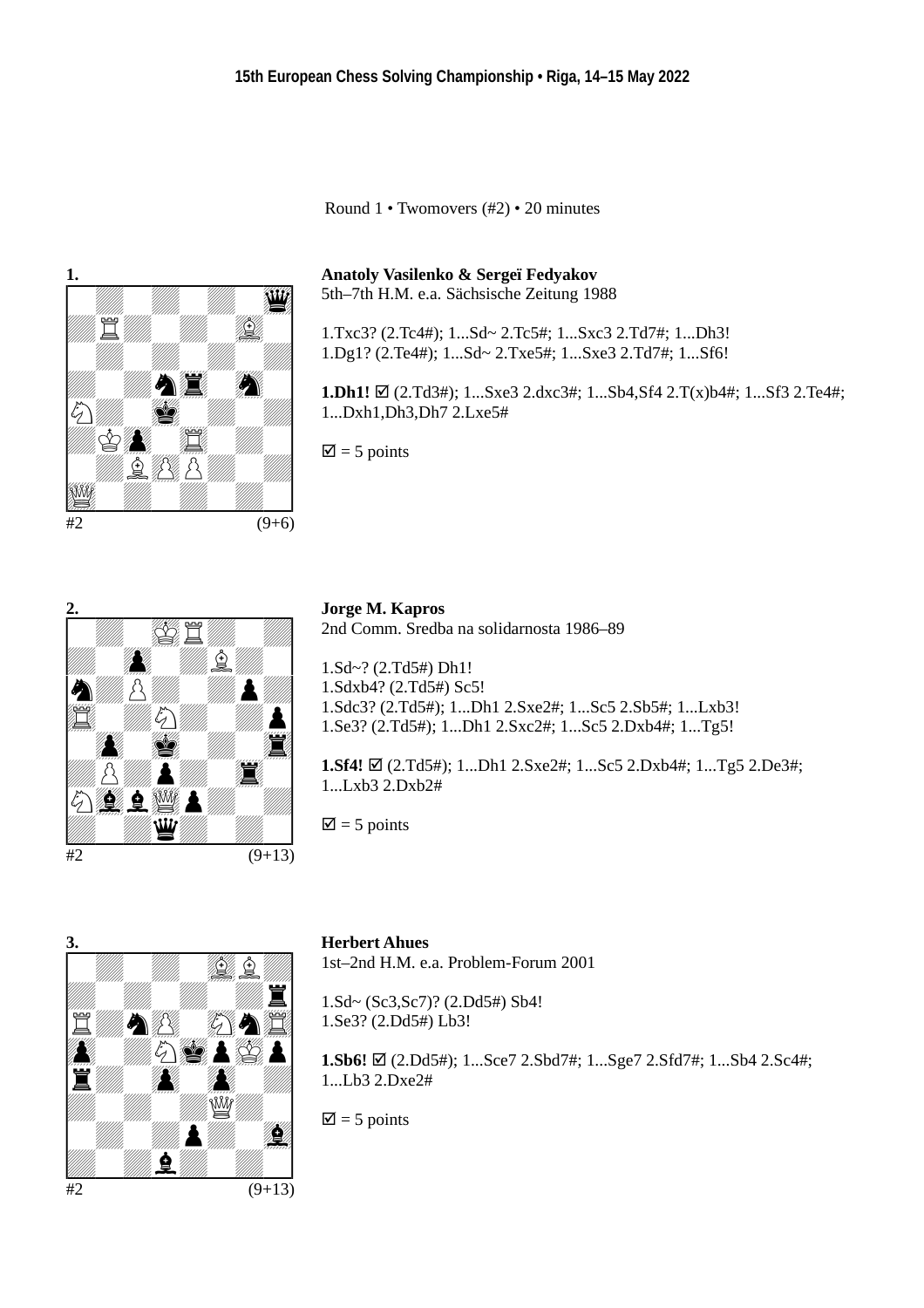Round 2 • Threemovers (#3) • 60 minutes



**Michael Schreckenbach** 1st Comm. Sächsische Zeitung 2014–15

1...Txb6+ 2.Kxb6 (3.Dc6#)

**1.Lf5! (2.Le6+** ⊠ Ke4 3.Sc5#) **1...Tc8 2.Td6+**  $\Phi$  exd6 3.Sb6# **1...Lxf5 2.Se3+**  $\boxtimes$  fxe3 3.Dc4# **1...Txg2 2.fxe7** (3.Sf6#) Tf8/Txb6+/Lxc4+ 3.Td6#/Sxb6#/Dxc4# **1...f3 2.gxf3** (3.Le6#) Lxf5/Txb6+/Lxc4+ 3.Se3#/Sxb6#/Dxc4#

 $\mathbf{\nabla}$  = 1 point



**Allard P. Eerkes & Megchiel Schrader** Probleemblad 1983

**1.Sb1! (2.Dc2+** d3,Sd3,Ld3 3.Sd2#) **1...d3 2.De1+**  $\boxtimes$  De3 3.Sd2# **1...Sd3 2.De2+** fxe2 3.Sd2# **1...Sc4 2.Ld5+** Kxf5 3.Dd3# **1...Dxb4 2.Dxd4+** Dxd4 3.Txd4# **1...Dc5 2.bxc5** (3.Dxd4#,Txd4#) Lf6/dxc5 3.Sxf6#/Te5# **1...Sxb4 2.Sc3+** dxc3 3.Dd5# **1...Ld3 2.Dxf4+** Txf4/Lxf4 3.Sd2#/Sf6#

| $1 \times \square$ = 0.5 points  | $5 \times \square$ = 3 points    |
|----------------------------------|----------------------------------|
| $2 \times \square$ = 1.25 points | $6 \times \square$ = 3.75 points |
| $3 \times \square$ = 1.75 points | $7 \times \square$ = 4.25 points |
| $4 \times \square$ = 2.5 points  | $8 \times \square$ = 5 points    |

### **Guido Cappello**

Comm. L'Italia Scacchistica 1967

1.Sf3? (2.Sh4#) Sg6!

**1.Ld3!** (2.Le2  $\boxtimes$  (3.Lg4#)) **1...g6 2.Sf3** (3.Sh4#) Lxe1 3.Sxd4# **1...Sg6 2.Sxf7** (3.Sxd6#) Sd~/Sxf4+ 3.Lxe4#/Txf4# **1...exd3 2.Se8** (3.Sxd6#) Sd~/Se4 3.e4#/Sxg7#

 $\overline{\mathbf{z}}$  = 1.25 points

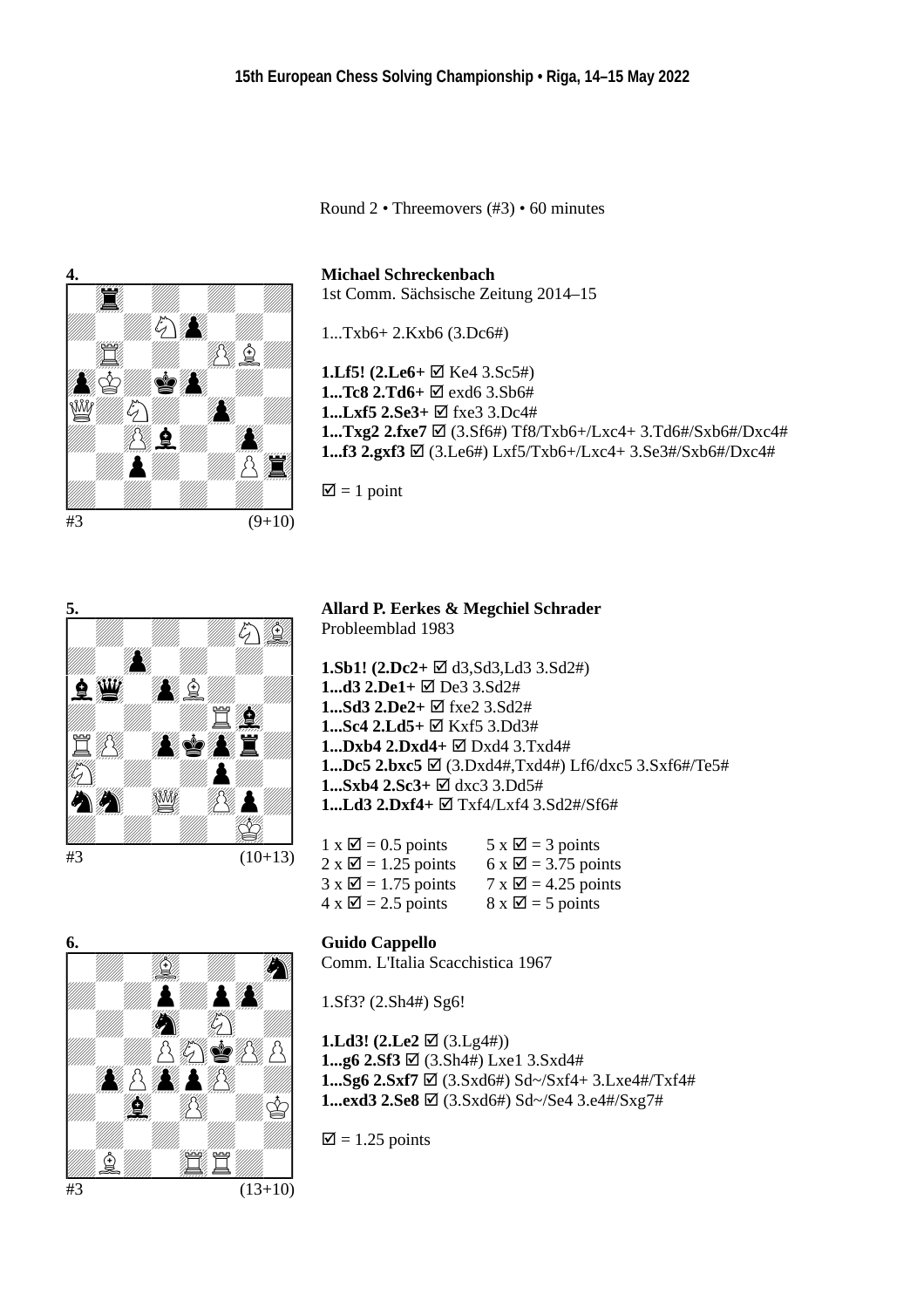Round  $3 \cdot$  Endgames  $(+/-) \cdot 100$  minutes



#### **Nikolaï Ryabinin**

1st H.M. A. Kozlov-90 MT 1987

**1.Sd5+ Kc5 2.Se6+**  $\boxtimes$  Kd6 3.Sg5  $\boxtimes$  Lg8 4.Se4+  $\boxtimes$  Ke5 5.Sxe7  $\boxtimes$  Lh7 **6.Sg5**  $\boxtimes$  **Sf5** 7.Sc6+  $\boxtimes$  **Kd6** 8.Sxh7  $\boxtimes$  **Kc7** 9.La8  $\boxtimes$  Sd6 10.Se5  $\boxtimes$  Sb7 **11.Sd7**  $\Box$  +−

 $\overline{\mathsf{M}}$  = 0.5 points



**Victor A. Razumenko** Shakhmaty v SSSR 1982

**1.Sg5! d4+! 2.Kxb6**  $\boxtimes$  Dc6+! 3.Kxc6 c1=D+ 4.Kd5!  $\boxtimes$  Dxg5+! 5.Tgxg5  $\boxtimes$ (5.Thxg5? e1=D 6.Tg8+ Kc7 7.T5g7+ Kb6 8.Tb8+ Ka6 9.Ta8+ Kb6 10.Taa7 Dh1+) **e1=D 6.Tg8+ Kc7 7.Th7+ Kb6 8.Tb8+ Ka6 9.Ta8+ Kb6 10.Taa7**  $\text{✓ Dg3 11.}$ Thb7#

 $\mathbf{\nabla}$  = 1 point



## **Günter Amann**

Comm. Nona 2008

**1.Ta1+** (1.Txa6? De8; 1.c5? Lh6+ 2.Kd1 De8) **Kb2 2.c5! Lh6+** (2...Lxc5 3.T1a2+ Kb3 4.Ta1 Kc4 (4...d4 5.Kd3!; 4...Lb6 5.Tb1+ Kc4 6.Tb4#) 5.T1a4+ Kb3 6.Ta1; 2...Sxc5 3.c4+ Kb3 4.Tb1+ Kxc4 5.Tc1+ Kb4 6.Lc3+ Kc4 7.Lf6+ Kb3 8.Tb1+ Kc4 9.Tc1+) **3.Kd3 Sxc5+ 4.Txc5 Kxa1 5.Kc2 a5 6.Ld8!!** Ø (6.c4+? Ka2 7.Lc3 a4 8.Ta5 Dxa5 9.Lxa5 d4! 10.Ld2 Lf8 11.h6 d3+ 12.Kxd3 Kb3 −+) **Dxd8** (6...a4 7.Ta5 Dxa5 8.Lxa5 =) **7.Tc4!!** dxc4 =

 $\overline{\mathcal{Q}} = 1$  point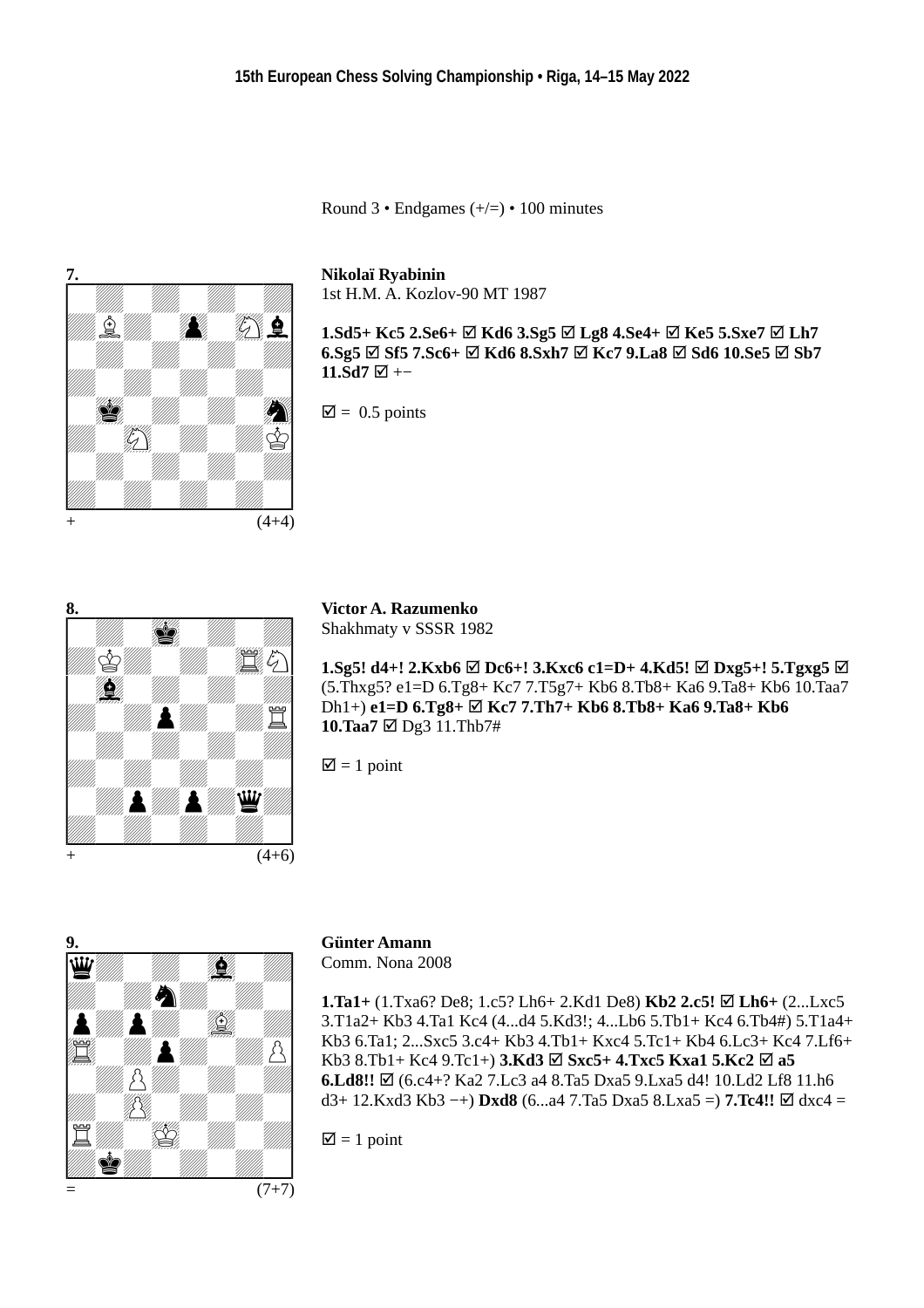Round 4 • Selfmates (s#) • 50 minutes



**Peter Sickinger** The Problemist 1990

**1.Lf1!** (2.Dxe4+ ⊠ Lxe4#) **1...Lxf3 2.Sxe3+** Txe3# **1...Sg6 2.Se7+** ⊠ Sxe7# **1...Txf4 2.Ld3+** cxd3# **1...Txe6 2.Sd6+**  $\boxtimes$  Txd6# **1...Te5+ 2.fxe5+** Lxf3#

| $1 \times \square$ = 0.75 points | $4 \times \square$ = 3.25 points |
|----------------------------------|----------------------------------|
| $2 \times \square$ = 1.5 points  | $5 \times \square$ = 4 points    |
| $3 \times \square$ = 2.5 points  | $6 \times \square$ = 5 points    |



**Živko Janevski** 2nd H.M. Europa Rochade 1992–93

**1.Sh1! (2.Txh6+ Kg4 3.Tg7+** ⊠ Lg6#) **1...h5 2.Tf6+ Kg4 3.Lf5+** Lxf5# **1...Lxe5 2.Tg5+ Kf6 3.Tf5+** Lxf5# **1...Lxe7 2.Tg7+ Kxe6 3.f5+** Lxf5# **1...Ke4 2.Tg4+ Kd4 3.f5+**  $\boxtimes$  Le4#

 $\mathbf{\nabla}$  = 1 point



# **Günter Glass**

Thema Danicum 1991

**1.Se4! g5 2.Sd3 g4 3.Sg3 gxf3 4.Td1 f2 5.Se2+ Kf1 6.Sdc1**  $\boxtimes$  g1=∼#

 $\overline{\mathsf{M}}$  = 5 points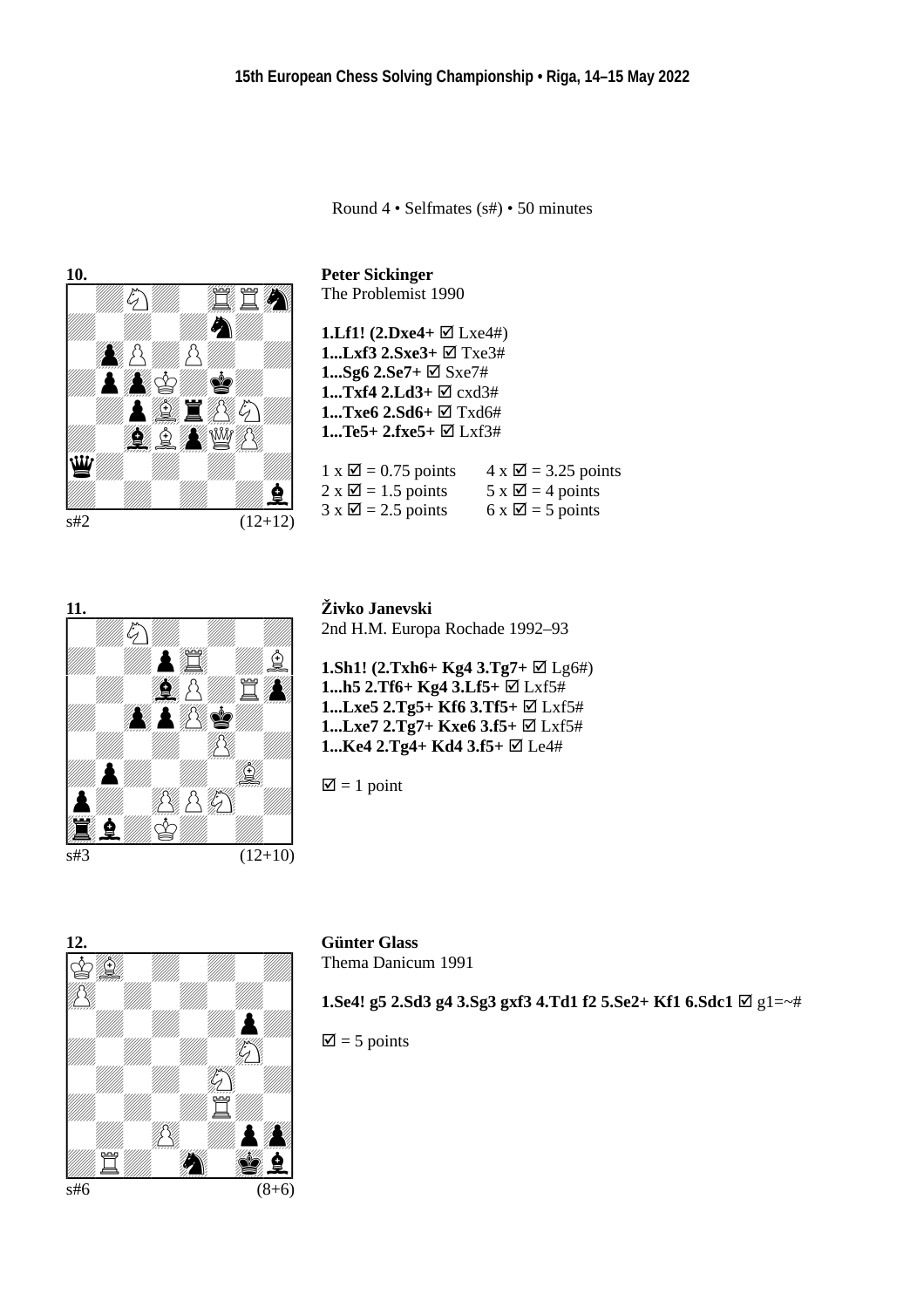Round 5 • Moremovers (#n) • 80 minutes



**Sigmund Herland**

Deutsche Schachzeitung 1912

**1.Td7! (2.Se8+ Ke5 3.Td6** ⊠ (4.Sg6#,Sd7#)) **1...Sc4 2.Sxc4 (3.Lg6**  $\boxtimes$  (4.Tf7#)) **1...Sb5 2.Tf7+ Ke5 3.Sxb5**  $\boxtimes$  (4.Tf5#) **1...Ke5 2.Sf7+ Kf6 3.Sh6**  $\boxtimes$  (4.Sxg4#)

 $\overline{\mathcal{Q}}$  = 1.25 points



**Richard Becker** 1st–5th H.M. e.a. Sem shakhmatnykh not 2015

**1.Tb3+ Ka1 2.Ta3+ Kb1 3.Td3 3...Ka1 4.Le5+ Kb1 5.Tb3+ Kc1 6.Lf4+ Dd2 7.Th3 (8.Txd2**  $\boxtimes$  (9.Th1#)) **7...Dxf4 8.Th1+**  $\text{□}$  Df1 9.Txf1# **7...De3+ 8.Lxe3+** Kb1,Kd1 9.Th1# **3...Kc1 4.La3+ Kb1 5.Tb3+ Ka1 6.Lb2+ Kb1 7.Lc3+ Kc1 8.Lxe1** Kd1 9.Tb1#

| $1 \times \square$ = 1.25 points | $4 \times \square$ = 3.5 points  |
|----------------------------------|----------------------------------|
| $2 \times \square$ = 2 points    | $5 \times \square$ = 4.25 points |
| $3 \times \square$ = 2.75 points | $6 \times \square$ = 5 points    |



**Uwe Karbowiak** Comm. Schach 2010

**1.d4!** (2.d5#) **f2 2.Sa6** (3.Sc7#) **Kd5 3.Kb7** (4.Sc7#) **Ke6+ 4.Tf3** (5.Sc7#) **Lxf3+ 5.Ka7** (6.Sc7#) **Kd5 6.Sb4+ Ke6 7.Sd3** (8.Sf4#) **Kd5 8.Kb7** (9.Sf4#)  $Ke6+9.Kc7 \boxtimes (10.5f4#)$ 

 $\overline{2}$  = 5 points